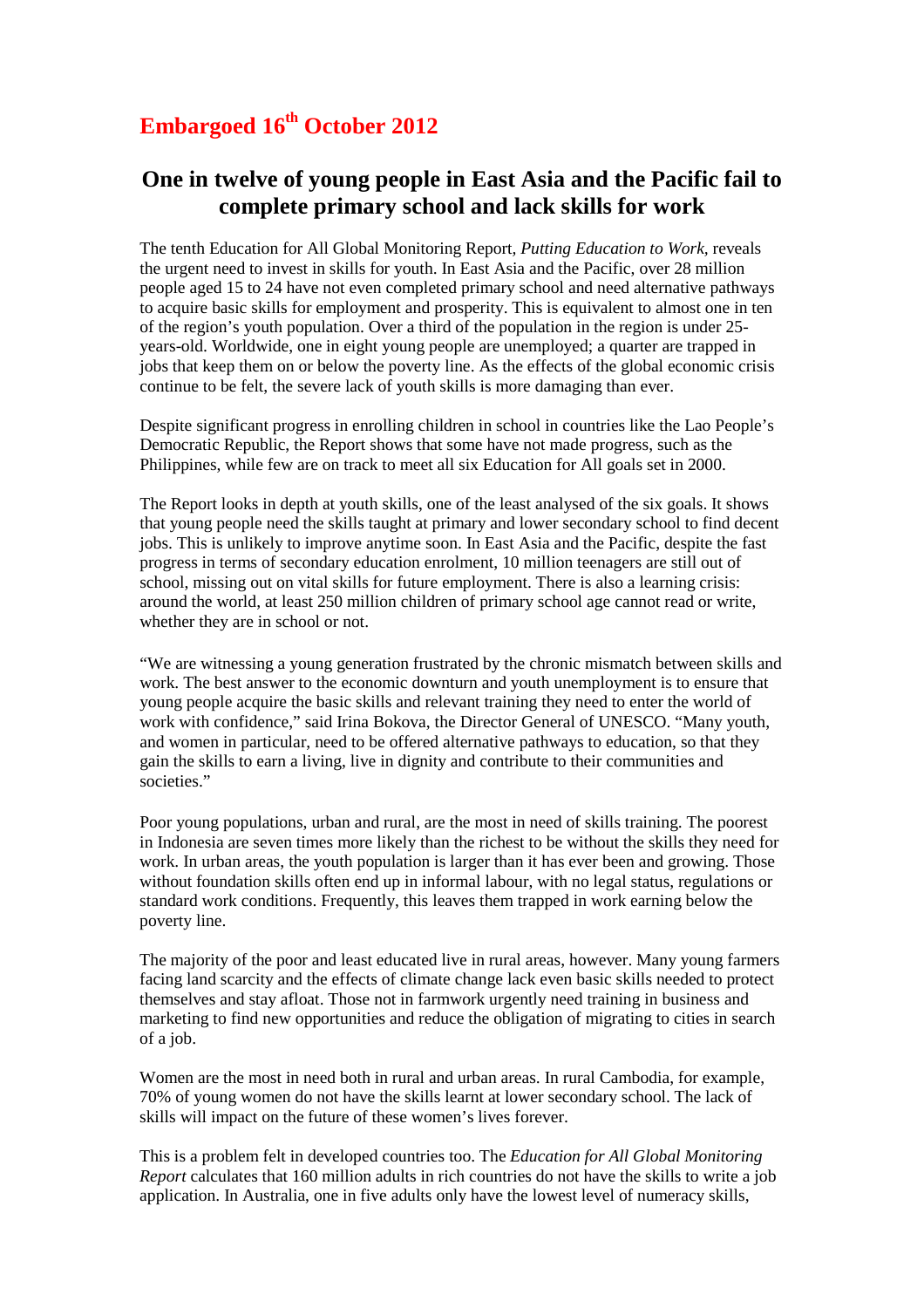which means they cannot apply them to simple tasks. Disadvantages impact chances in rich countries too. Three quarters of indigenous Australians have fewer than 12 years in school; they are more than twice as likely to have extremely poor reading and maths skills than others.

Pauline Rose, director of EFA Global Monitoring Report, said: "*Education and skills for young people are the key to East Asia and the Pacific's future development, as the experience of the Republic of Korea shows. Yet millions of young people in the region have not completed primary education, and twenty eight million more have never been to lower secondary school. While the region has made remarkable progress in helping children now of primary school age enrol in school, it must not forget its young people who missed out on that chance when they were growing up. First and foremost, these young people must be given another chance to learn basic skills such as reading, and skills in relevant trades. Only then can they fulfil their potential and achieve their aspirations.*"

Investing in young peoples' skills is a smart move for countries seeking to boost their economic growth. The *Education for All Global Monitoring Report* estimates that every \$1 spent on a person's education, yields US\$10-US\$15 in economic growth over that person's working lifetime. The Republic of Korea went from a poor to a wealthy country in just 30 years thanks in part to its investment in skills development of young people.

A lack of investment in young people's skills has contributed to spiralling unemployment statistics, often far worse for youth than adults. In East Asia, young people are almost three times more likely to be unemployed than adults. In poorer countries, meanwhile, they end up trapped in jobs earning poverty line wages. In Cambodia, over 80% of young people with only a primary education and two-thirds of those with secondary education earn under \$1.25 a day.

There is a dire need to increase funding to fix this skills deficit and find funds to dramatically scale up alternative pathways for training. This year's Report calculates that, on top of the US\$16 billion needed annually to attain universal primary education by 2015, it would cost US\$8 billion to achieve universal lower education. Reallocating aid could help fill the funding gap. US\$3.1 billion of aid to post-secondary education never reaches the educational systems of developing countries as it is used to fund foreign students in donor countries. These funds could be better spent addressing the skills deficit for disadvantaged youth in poor countries.

One of the main beneficiaries of a skilled workforce, the private sector, presently contributes the equivalent of 5% of total official aid to education. These contributions do not always reflect government's education priorities, however, and are often more closely aligned with corporate business priorities. Large amounts of funding go to tertiary education, for example, though only a minority of children make it to that stage and most still lack basic skills.

**Recommendations**: It is time to take action to support skills development for young people.

- 1. 8 million young people need to be given alternative pathways to learn foundation skills.
- 2. All young people need quality training in relevant foundation skills at lower secondary school
- 3. Upper secondary curricula should provide a balance between vocational and technical skills, including IT, and transferable skills such as confidence and communication which are indispensable for the work place.
- 4. Skills strategies must target the disadvantaged: particularly young women and urban and rural poor.
- 5. \$US8 billion is needed to ensure all young people attend lower secondary education. Governments as well as donors and the private sector must help fill the funding gap.